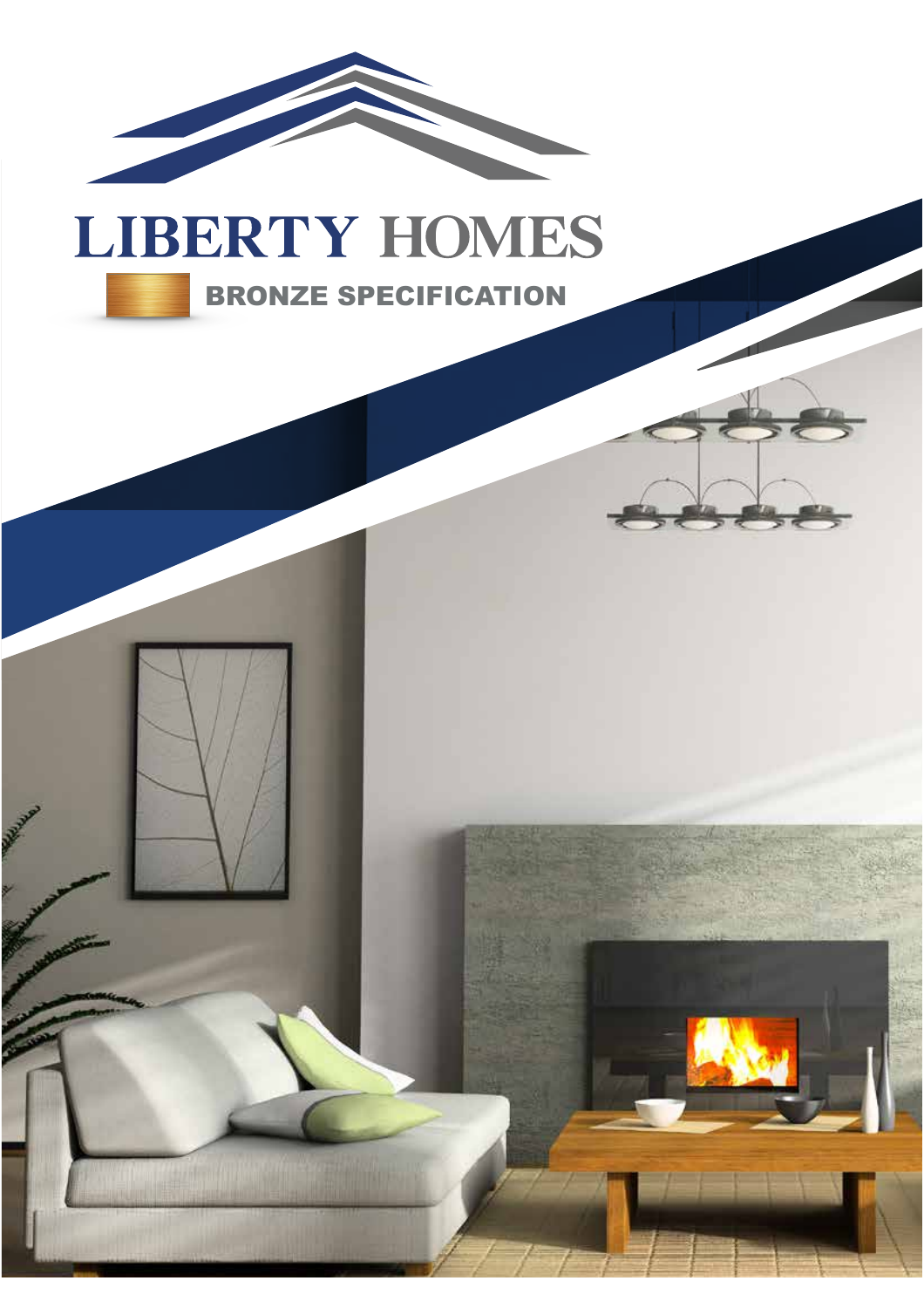## **BRONZE SPECIFICATION - STANDARD INCLUSIONS**

| <b>SPECIFICATION OVERVIEW OF HOME &amp; EXTERNAL APPEARANCE</b>                               | <b>SELECTION CATEGORY FROM BUILDERS STANDARD</b><br><b>RANGE</b> |                 |
|-----------------------------------------------------------------------------------------------|------------------------------------------------------------------|-----------------|
| ENGINEERED DESIGN "M" CLASS SLAB (DESIGN SPECIFIC)                                            |                                                                  | <b>INCLUDED</b> |
| UNDERGROUND POWER CONNECTION                                                                  |                                                                  | <b>INCLUDED</b> |
| <b>WATER CONNECTION</b>                                                                       |                                                                  | <b>INCLUDED</b> |
| STORMWATER CONNECTION                                                                         |                                                                  | <b>INCLUDED</b> |
| MAINS GAS CONNECTION                                                                          |                                                                  | <b>INCLUDED</b> |
| MAINS SEWER CONNECTION                                                                        |                                                                  | <b>INCLUDED</b> |
| N2 WIND RATING                                                                                |                                                                  | <b>INCLUDED</b> |
| SOIL TEST & FEATURE SURVEY                                                                    |                                                                  | <b>INCLUDED</b> |
| ENGINEERING DESIGN & COMPUTATIONS                                                             |                                                                  | <b>INCLUDED</b> |
| DETAILED WORKING DRAWINGS                                                                     |                                                                  | <b>INCLUDED</b> |
| BUILDING PERMIT & CERTIFICATE OF OCCUPANCY                                                    |                                                                  | <b>INCLUDED</b> |
| RECYCLED WATER CONNECTION                                                                     |                                                                  | <b>INCLUDED</b> |
| NBN CONNECTION (WHERE AVAILABLE)                                                              | $\sim$                                                           | <b>INCLUDED</b> |
| WATER POINT / PLUMBING FOR FRIDGE CAVITY                                                      |                                                                  | <b>INCLUDED</b> |
| WINDOW LOCKS TO ALL OPENABLE WINDOWS                                                          |                                                                  | <b>INCLUDED</b> |
| STEEL LINTEL & BRICKWORK ABOVE FRONT DOOR                                                     | $\sim$                                                           | <b>INCLUDED</b> |
| WATTYL 2 COAT PAINT SYSTEM                                                                    | $\sim$                                                           | <b>INCLUDED</b> |
| A&L SINGLE GLAZED STANDARD WINDOWS - AWNING TO STREET FACING FACADE                           | ÷.                                                               | <b>INCLUDED</b> |
| COLORBOND SECTIONAL GARAGE DOOR WITH 2 X PORTABLE REMOTES & 1 X FIXED                         | CAT <sub>1</sub>                                                 | <b>INCLUDED</b> |
| BRICK VENEER HOME - AUSTRAL BRICKS                                                            | CAT <sub>1</sub>                                                 | <b>INCLUDED</b> |
| TILED ROOF - BORAL ROOF TILES                                                                 | CAT <sub>1</sub>                                                 | <b>INCLUDED</b> |
| 820MM ENTRANCE DOOR - HUME OR CORINTHIAN                                                      | CAT <sub>1</sub>                                                 | <b>INCLUDED</b> |
| ENTRANCE DOOR FURNITURE - LOCKWOOD NEXION ENTRANCE SET                                        | CAT <sub>1</sub>                                                 | <b>INCLUDED</b> |
| 20% RENDER TO STREET FACING FACADE                                                            |                                                                  | <b>INCLUDED</b> |
| 2400MM / 8FT CEILING HEIGHTS THROUGHOUT HOME                                                  | $\sim$                                                           | <b>INCLUDED</b> |
| 75 MM COVE CORNICE THROUGHOUT HOME                                                            | CAT <sub>1</sub>                                                 | <b>INCLUDED</b> |
| 67MM X 18MM SINGLE BEVEL SKIRTING BOARD AND ARCHITRAVES                                       | CAT <sub>1</sub>                                                 | <b>INCLUDED</b> |
| SLIDING DOORS TO BUILT IN BEDROOM ROBES                                                       | CAT <sub>1</sub>                                                 | <b>INCLUDED</b> |
| BUILT IN & WALK IN ROBES FITTED WITH SINGLE HANGING RAIL & SHELF                              | $\overline{\phantom{a}}$                                         | <b>INCLUDED</b> |
| <b>KITCHEN</b>                                                                                |                                                                  |                 |
| LAMINATE BENCH TOPS                                                                           | CAT <sub>1</sub>                                                 | <b>INCLUDED</b> |
| LAMINATE CABINETRY INCLUDING POT DRAWERS & CUPBOARDS                                          | CAT <sub>1</sub>                                                 | <b>INCLUDED</b> |
| TILE SPLASHBACK                                                                               | CAT <sub>1</sub>                                                 | <b>INCLUDED</b> |
| EXTENSIVE OVERHEAD CABINETRY                                                                  |                                                                  | <b>INCLUDED</b> |
| MICROWAVE PROVISION                                                                           |                                                                  | <b>INCLUDED</b> |
| PHOENIX DESIGNER TAPWARE                                                                      | CAT <sub>1</sub>                                                 | <b>INCLUDED</b> |
| STAINLESS STEEL 1 & 3/4 BOWL SINK                                                             | CAT <sub>1</sub>                                                 | <b>INCLUDED</b> |
| <b>APPLIANCES</b>                                                                             |                                                                  |                 |
| EURO 600MM STAINLESS STEEL 4 BURNER COOKTOP                                                   | CAT <sub>1</sub>                                                 | <b>INCLUDED</b> |
| EURO 600MM STAINLESS STEEL RANGEHOOD                                                          | CAT <sub>1</sub>                                                 | <b>INCLUDED</b> |
| EURO 600MM STAINLESS STEEL ELECTRIC OVEN                                                      | CAT <sub>1</sub>                                                 | <b>INCLUDED</b> |
| EURO 600MM STAINLESS STEEL DISHWASHER                                                         | CAT <sub>1</sub>                                                 | <b>INCLUDED</b> |
| RINNAI B26 CONTINUOUS GAS HOT WATER SERVICE (WHERE RECYCLED WATER CONNECTION IS<br>AVAILABLE) | $\overline{\phantom{a}}$                                         | <b>INCLUDED</b> |
| <b>BATHROOM</b>                                                                               |                                                                  |                 |
| FULLY TILED SHOWER BASE                                                                       | CAT <sub>1</sub>                                                 | <b>INCLUDED</b> |
| 1950MM HIGH SEMI FRAMELESS SHOWER FRAME                                                       | CAT <sub>1</sub>                                                 | <b>INCLUDED</b> |
| PHOENIX DESIGNER TAPWARE TO SHOWER, BASIN, BATH AND WALL MIXERS                               | CAT <sub>1</sub>                                                 | <b>INCLUDED</b> |
| PHOENIX DESIGNER WATER SAVING SHOWER RAIL                                                     | CAT <sub>1</sub>                                                 | <b>INCLUDED</b> |
| A SELECTION OF SEIMA DESIGNER BASINS                                                          | CAT <sub>1</sub>                                                 | <b>INCLUDED</b> |
| FLOOR & WALL TILES FROM BUILDERS CATEGORY RANGE WITH 100MM TILED SKIRT                        | CAT <sub>1</sub>                                                 | <b>INCLUDED</b> |
| LAMINATE BENCH TOP                                                                            | CAT <sub>1</sub>                                                 | <b>INCLUDED</b> |

LAMINATE CABINETRY WITH 4 DRAWERS & CUPBOARDS (DESIGN SPECIFIC) **CAT 1** CAT 1 **INCLUDED**